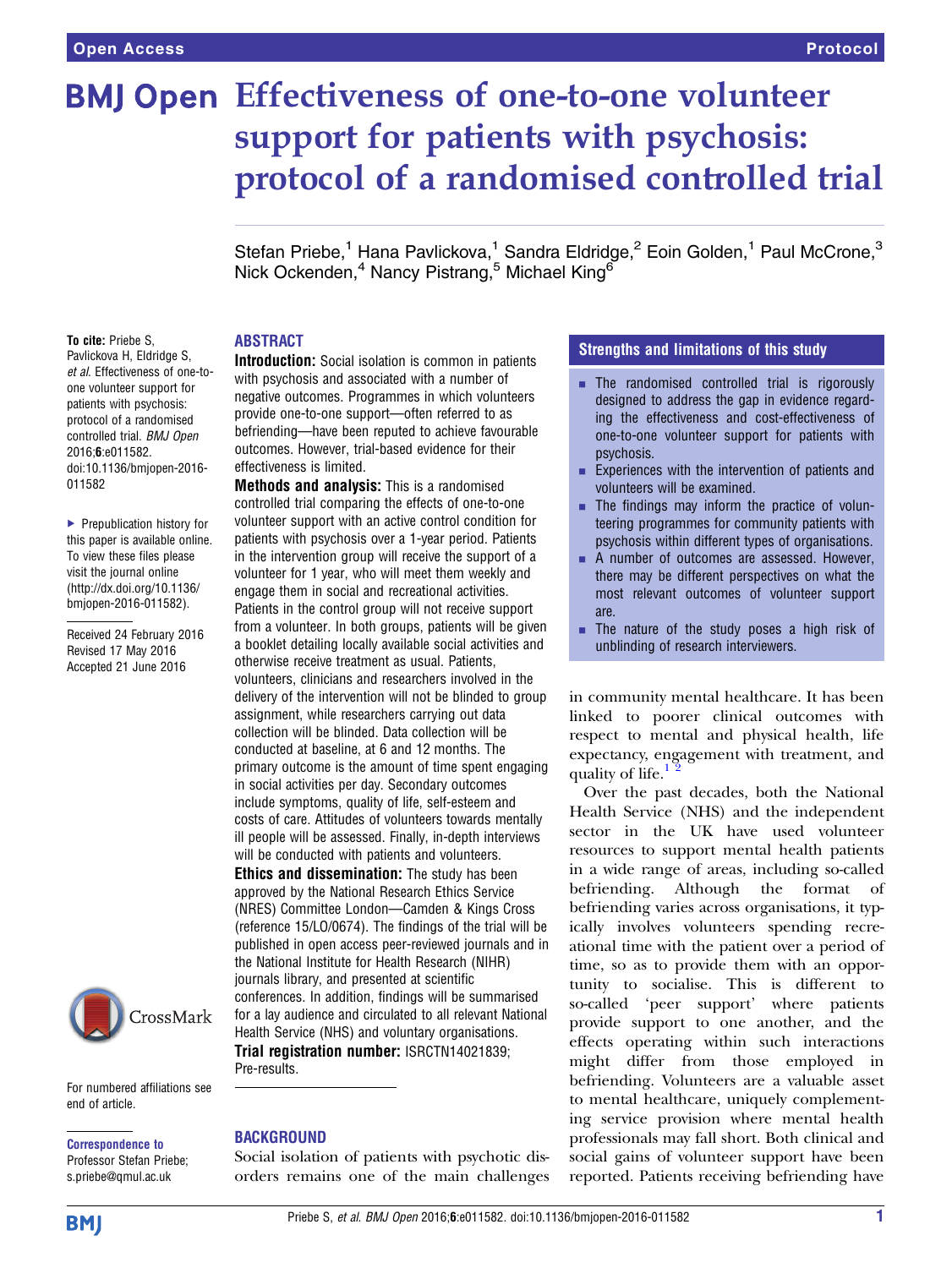reported short-term reduction of symptoms, $3<sup>4</sup>$  improvements in confidence and self-esteem<sup>5  $6$ </sup> and increased energy and interest in going out.<sup>[7](#page-6-0)</sup> However, trial-based evidence on the effectiveness of these one-to-one support schemes is limited.

Against this background, we designed a randomised controlled trial (RCT) aiming to test the effectiveness and cost-effectiveness of a programme of one-to-one volunteer support for patients with psychosis. The programme is referred to as a companion scheme to avoid the term befriending misleading patients into expectations of a true friendship where some boundaries to the relationship are imposed by the scheme. $8$  The scheme is based on best practice principles from befriending organisations gathered in a study in the UK ( J Silvester, S Priebe, N Giatras, et als Reflecting on rhetoric and practice in the use of human resource management with volunteers. Human Relations in preparation) $\delta$  and will be implemented over a 1-year period. The intervention will be compared with an active control condition. It is hypothesised that volunteer input will result in patients' increased social and recreational activities, beyond those arising directly from the time spent with the volunteer, and potentially also be beneficial with respect to social contacts, symptoms, quality of life and self-esteem.

# **METHODS**

# Study setting and design

This is a parallel group exploratory RCT with 1:1 allocation ratio testing the effectiveness of volunteer support, specifically for patients with psychotic disorders with limited engagement in social activities. The trial compares the intervention, regular one-to-one support from a volunteer, to an active control condition in which there is no support from a volunteer. Data are collected at baseline, 6 and 12 months (figure 1). Researchers conducting outcome assessments will be blind to the allocation of patients. All the statistical analyses will be conducted blind to the participant allocation. The trial is conducted within community mental health setting in the UK.

#### **Participants**

#### Inclusion and exclusion criteria for patients

Inclusion criteria for patients are a diagnosis of schizophrenia or a related disorder (International Classification of Diseases (ICD)-10: F20-29); engaging in an average of <60 min per day of social activities, as assessed by the Time Use Survey  $(TUS)$ ; willingness to receive regular one-to-one input from a volunteer over a 1-year period; working age (18–65 years); capacity to provide written informed consent; sufficient spoken English and being in care of a community mental health team for a minimum of 1 month.

Patients are excluded if they have a severe learning difficulty, or physical disability that would require specific skills of a volunteer; have received befriending or peer support services in the past 2 years; or have a history of physical violence or abuse posing a risk to the volunteer, as assessed by the referring clinician.

# Inclusion and exclusion criteria for volunteers

Inclusion criteria for volunteers are being at least 18 years of age; willingness to provide regular one-to-one support to a patient with a psychotic disorder over a 1-year period; sufficient command of English and criminal records showing no major convictions (eg, unspent convictions of fraud or theft; convictions of violent assault or sexual offences).

Exclusion criteria are the use of secondary mental health services as a patient currently or in the last year; having a professional role in a secondary mental health service; severe physical disability interfering with social activities; and insufficient understanding of the responsibilities and characteristics of a volunteer despite having undergone volunteer training.

# **Recruitment**

### **Patients**

Eligible patients are identified by blinded researchers screening caseloads with clinicians in mental health teams in the community in East London, which began in July 2015. They are then approached by their clinician and asked whether they are willing to be contacted by a researcher to learn more about potentially becoming involved in a companion scheme. If they agree, a meeting is arranged at which adequately trained researchers in obtaining informed consent provides the patient with a detailed explanation of the study and a participant information sheet. If the patient agrees to participate, they are asked to sign a consent form. Their demographic information is collected and they are screened using the TUS. If the patient is found to engage in more than 60 min of social activities per day



Figure1 Time schedule.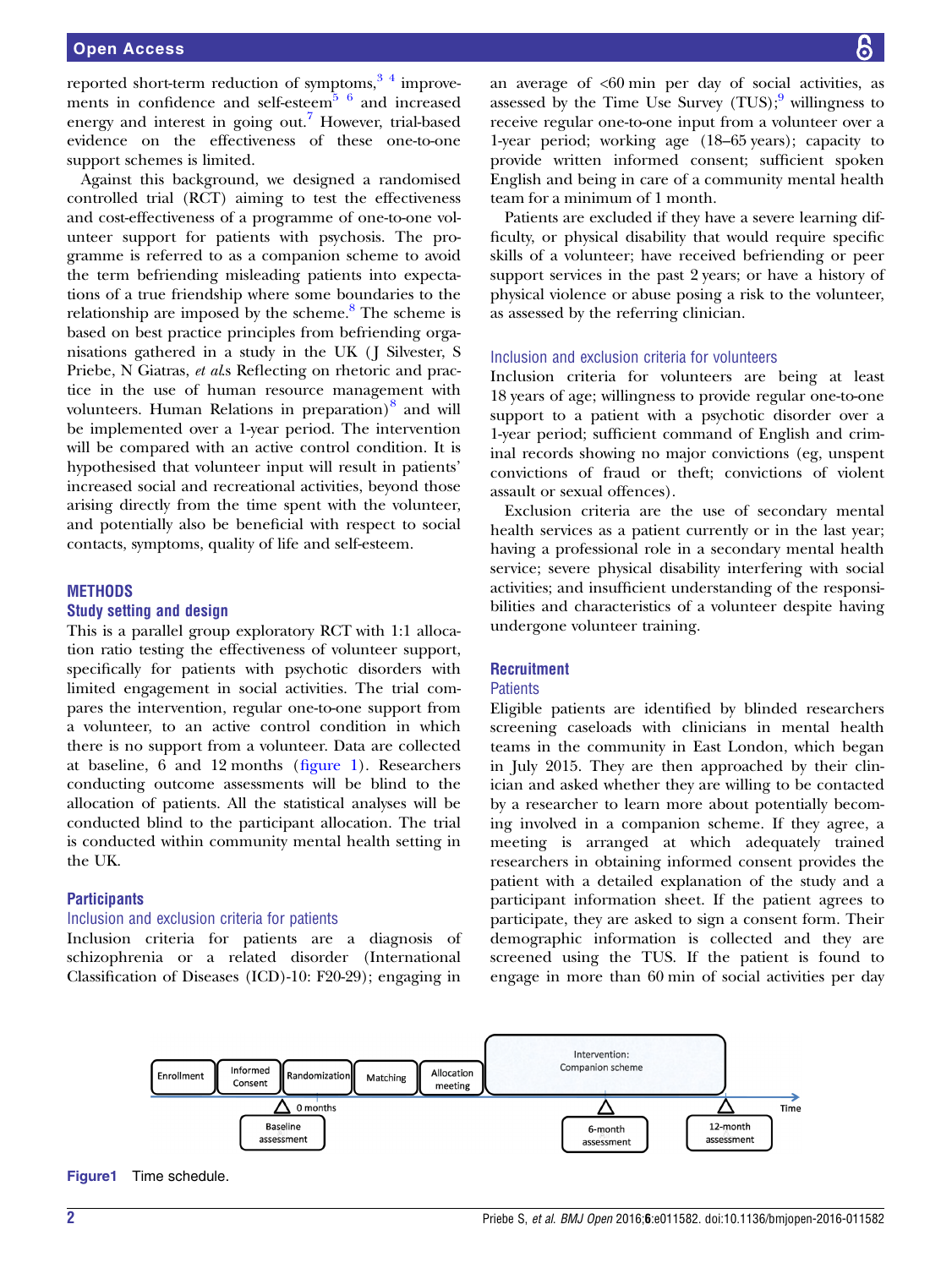on average over the previous 4 days, they are informed that they are not eligible for the study and given £5. If the patient engages in fewer than 60 min of social activities per day, a full baseline assessment is conducted, and they are given £15 for their participation in the research interview. They receive the same amount for any subsequent follow-up interview.

Adequate enrolment will be achieved by approaching a number of community mental health teams across East London (including the London Boroughs of Hackney, Newham and Tower Hamlets). Enrolment progress will be regularly monitored, barriers identified and if needed advised sought with the Trial Steering Group.

# Volunteers

Volunteers are recruited through advertisement of the companion scheme on job websites, volunteering websites and the volunteering section of the East London NHS Foundation Trust website; advertisement in local newspapers; information stalls at volunteering fairs and poster displays in local community centres in East London.

Interested individuals are invited to phone or email the volunteer coordinator, who provides information about the companion scheme and its requirements, including the 12-month commitment and eligibility criteria. They are provided with a participant information sheet explaining the research linked to the companion scheme and their role as research participants, and asked to complete an application form. After completing the form, they are invited for a meeting with the volunteer coordinator. At the start of the meeting, informed consent to participate in the research is taken and they complete the baseline assessment. They are informed that this assessment is for research purposes and that their answers will not have any bearing on whether or not they are accepted to participate in the scheme. The assessment collects demographic information and assesses attitudes to mental illness, and the person's selfesteem. They are given £10 for the completion of the baseline measures and receive the same amount for any subsequent follow-up interview.

On completion of the baseline, the volunteer undergoes an informal, standardised interview carried out by the volunteer coordinator to assess their suitability for the scheme. This interview explores their motivation, empathy, relationship building, organisation and communication skills, identified as key qualities in volunteers in an earlier research component of the wider research programme (J Silvester. 'In preparation'). After this interview, they provide the necessary information for a Disclosure and Barring Service (DBS) to be undertaken. Provided that there are no issues with the DBS that would deem it unsuitable for the volunteer to work with vulnerable adults, and on receipt of two references in support of their application, they are accepted to the scheme.

# Planned interventions

### Experimental intervention

This consists of individual patients with psychosis being enrolled in a companion scheme, whereby they are matched with a volunteer companion, who will provide one-to-one support on a weekly basis over a 1-year period. This is in addition to their treatment as usual. The main aim of the scheme is to gradually develop a trusting relationship and motivate patient to engage in social activities within local community. This will involve chatting over a cup of tea at the beginning and develop into more active social engagement such as attending workshops and events available in the local area according to patient's interests. The companion scheme is a complex intervention comprising the recruitment of suitable volunteers, their training and supervision (described below), and the regular contact between them and the patients. The format of the scheme has been informed by interviews with participants in existing befriending schemes (befrienders, befriendees and coordinators of schemes) as part of the wider research programme.

For each patient–volunteer pair, the volunteer coordinator attempts to create a match based on common interests and individual preferences, as well as practical considerations such as distance and mutual availability. A meeting is arranged to introduce the pair at the patient's home, unless the patient wishes for the meeting to take place elsewhere. This is treated as a 'test meeting', after which the volunteer coordinator confirms with both parties separately that they are willing to proceed with the match. The volunteer coordinator facilitates the meeting by explaining the purpose of the meetings, boundaries and ground rules and establishing common interests among the two. Both parties are provided with an activity booklet detailing free or inexpensive facilities and activities available locally (eg, parks, community centres, libraries, sports, leisure centres, galleries and museums) and are encouraged to pursue these during their contact. It is reiterated that the pair should meet weekly for at least 1 hour, and that these meetings will continue for 1 year, after which they can decide whether or not they wish to continue to meet, without being overseen by the companion scheme.

The pair subsequently meet on a one-to-one basis, without being accompanied. The volunteer coordinator provides supervision by contacting both parties within the first month and intermittently thereafter to monitor progress and identify any problems. If either party wishes to discontinue the match, the coordinator hears from both parties and attempts to resolve any issues where possible, and arranges to facilitate a further meeting between the two. If one or both parties still wish to discontinue the match, attempts are made to match both parties with another person, where practically feasible. If either party wishes to discontinue their participation in the scheme, the volunteer coordinator attempts to establish whether anything can be done to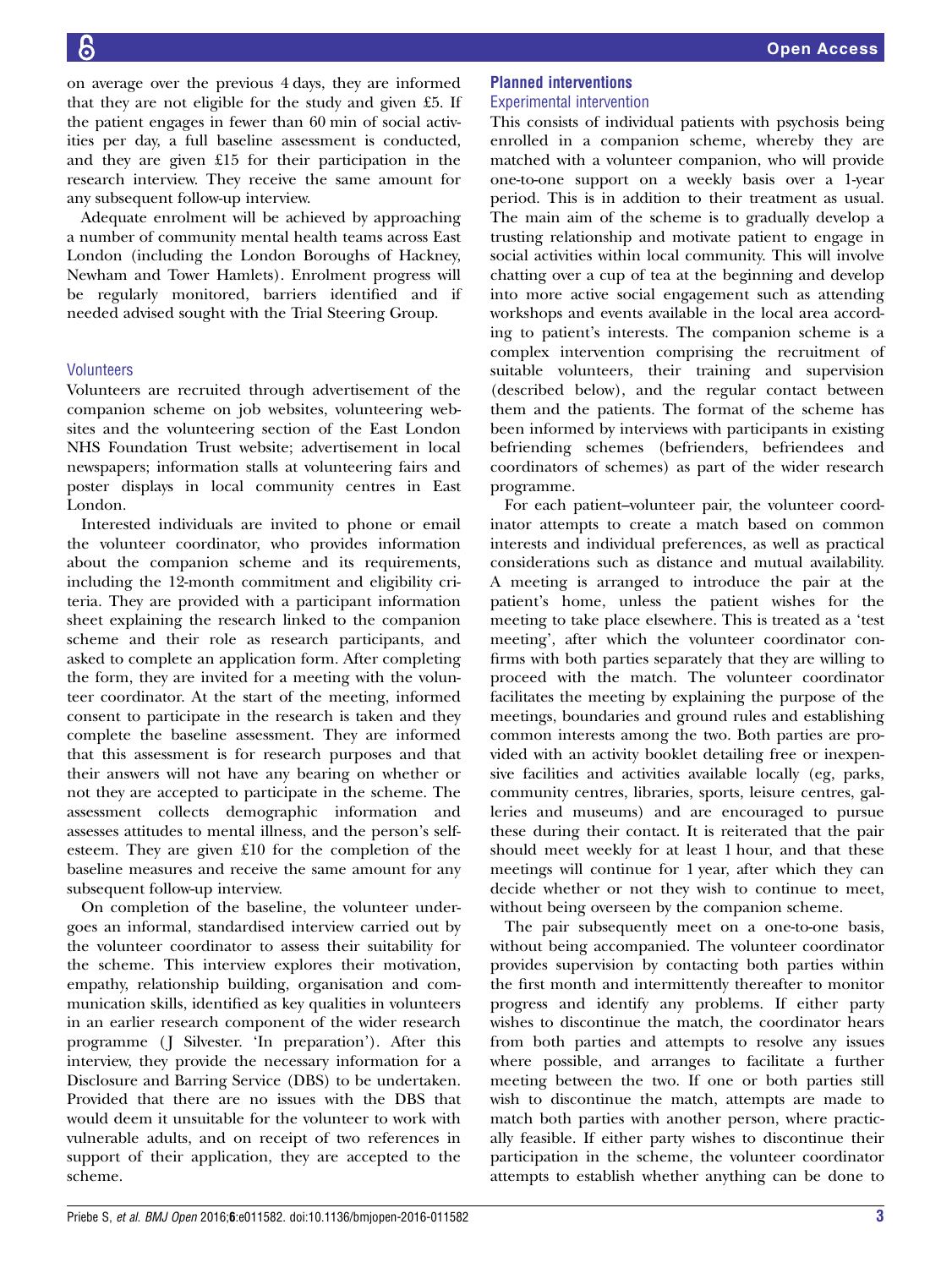aid their continued participation, prior to formally withdrawing them from the scheme.

Every 3 months, all patients and volunteers are invited for a social meet-up (eg, brunch at a local café, a walk and picnic in a nearby park) with the aim of facilitating additional interactions between patients and volunteers. Patient–volunteer pairs are actively encouraged to meet with other pairs to facilitate wider networks and reduce the focus on an exclusively one-to-one relationship.

# Volunteer training and supervision

Volunteers deemed suitable for the scheme (see the Volunteers of Recruitment section above) attend a mandatory training session across 2 days. The training provides a comprehensive understanding of the purpose of the scheme, and of the role of the volunteer. The importance of encouraging the patient to participate in local activities outside the home, such as those listed in the activity booklets, is emphasised throughout. Further aspects of training include understanding schizophrenia and related disorders, a questions and answers with a psychiatrist, a hearing voices simulation, a talk from a service user with lived experience of schizophrenia, maintaining confidentiality, procedures for safeguarding vulnerable people and seeking help in an emergency, communication and listening skills, and managing boundaries with the patient. In addition, practical matters such as claiming travel expenses and points of contact are addressed. On completion of training, volunteers are provided with a volunteer handbook covering all aspects of their participation in the scheme. Before meeting the patient with whom they will be matched, each volunteer is given a mobile phone and SIM card for communicating with the patient, paid for by the scheme. They are encouraged to contact the volunteer coordinator at any time. In the event of the volunteer reporting challenges in the relationship that cannot be resolved by the volunteer coordinator, they are offered a meeting with a consultant psychiatrist to discuss their concerns.

# Active control condition

Patients in the control condition do not receive the support of a volunteer companion, and continue with treatment as usual. In addition, a meeting is scheduled with a member of the research team shortly after allocation to the control, during which the patient is given an activity booklet detailing free or inexpensive facilities and activities available in their locality (as given to patients and volunteers in the experimental condition). The main aim of the booklet is to inform patients of venues for active social engagement (eg, workshops offered in community centres and libraries, classes at sports clubs and leisure centres); however, activities with lower levels of social interactions are also included (eg, parks, galleries and museums). During the meeting, patient and researcher discuss the patient's interests and the researcher encourages the patient to attend suitable

activities detailed in the booklet. This is intended to control for the effect of patients in the experimental group receiving more information about locally available activities via the volunteer.

# **Outcomes**

The following outcome criteria are measured at all time points (ie, baseline, 6 and 12 months), unless stated differently.

# Primary outcome

The primary outcome is the amount of time in minutes per day that is spent engaging in social activities, on average, over the previous 4 days. It is assessed using a shortened version of the TUS, developed by the Office for National Statistics (ONS) to examine how the general population in the UK spend their time. The measure has been previously used with patients with schizophrenia.<sup>[10](#page-6-0)</sup> The present version excludes any items related to social media interaction. A period of 4 days allows sufficient time for increased social activity to be detected, with reduced risk of recall bias.

#### Secondary outcomes

- ▸ The number of social contacts over the previous 4 days is assessed using the 16-item patient-rated Social Contacts Assessment (SCA; D Giacco, C Palumbo, N Strappelli, et al. Objective social isolation and loneliness in patients with psychotic and mood disorders. Compr Psychiatry under review).
- ▸ Subjective quality of life is assessed using the Manchester Short Assessment of Quality of Life  $(MANSA).<sup>11</sup>$  $(MANSA).<sup>11</sup>$  $(MANSA).<sup>11</sup>$
- ▸ The objective social situation is assessed using the Objective Social Outcomes Index (SIX).<sup>[12](#page-6-0)</sup>
- ▸ Both patient and volunteer self-esteem are assessed using the 20-item Self-Esteem Rating Scale—Short Form (SERS-SF).<sup>[13](#page-6-0)</sup>
- ▸ The therapeutic relationship will be assessed using the Scale to Assess Therapeutic Relationships in Community Mental Health Care (STAR).<sup>[14](#page-6-0)</sup> Only patients in the intervention arm and their volunteers will complete this, 6 and 12 months after beginning the intervention. Patients will complete the patient version of the scale (STAR-P) while volunteers will complete an adapted version (STAR-V) of the clinician scale (STAR-C).
- ▸ Attitudes towards mentally unwell people will be assessed in volunteers using the Social Distance Questionnaire; $15$  and the Community Attitudes toward the Mentally Ill scale  $(CAMI).<sup>16</sup>$  $(CAMI).<sup>16</sup>$  $(CAMI).<sup>16</sup>$

#### Clinical symptoms

▸ Patients' positive and negative symptomatology is assessed on the Positive and Negative Syndrome Scale  $(PANSS),<sup>17</sup>$  $(PANSS),<sup>17</sup>$  $(PANSS),<sup>17</sup>$  a 30-item observer-rated measure, and the Clinical Assessment Interview for Negative Symptoms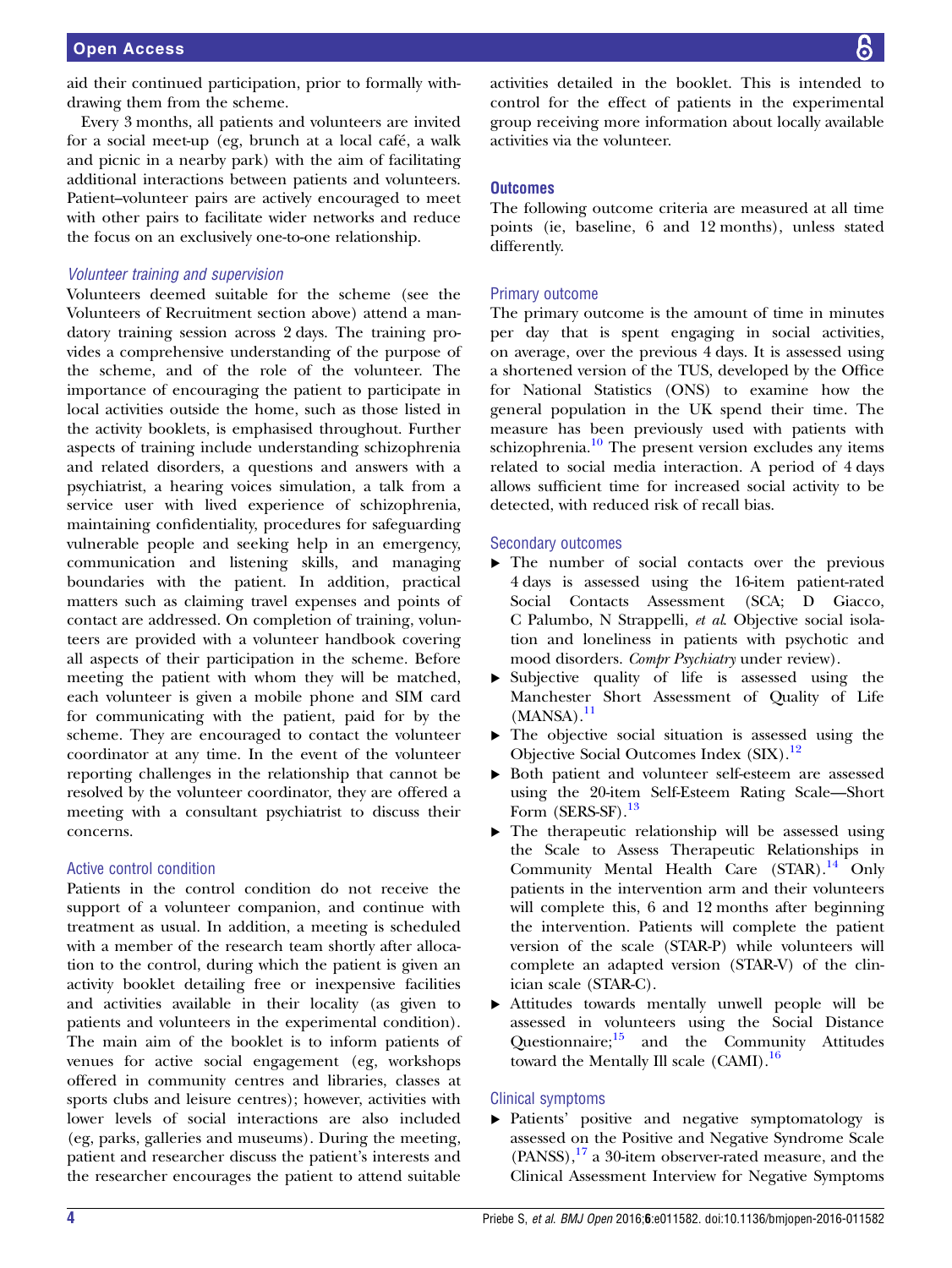$(CAINS)$ ,  $^{18}$  $^{18}$  $^{18}$  a 13-item observer-rated measure of negative symptoms.

▸ Patients' level of depression is measured using the Beck Depression Inventory (BDI).<sup>[19](#page-6-0)</sup>

Costs: Service use and costs are assessed using the Client Service Receipt Inventory (CSRI).<sup>[20](#page-6-0)</sup> Quality of life-adjusted years (QALYs) are calculated based on the  $EO-5D-5L.$ <sup>[21](#page-6-0)</sup>

In addition, demographic information is collected at baseline. The number of meetings between each volunteer–patient pair and the amount of time spent together during each meeting is documented throughout the study.

# Qualitative data

At the end of the intervention, 20 patients in the intervention group and 20 volunteers will be asked to complete semistructured, in-depth interviews about their experiences of the scheme. We will employ purposive sampling to capture patients who completed the intervention as well as those who showed irregular patterns in meeting with volunteer. The interviews will be audiorecorded, transcribed and analysed using the thematic analysis framework proposed by Braun and Clarke.<sup>[22](#page-6-0)</sup> Participants will be paid £15 for their participation in the interviews.

# Assessment procedures

All researchers involved in data collection both prior and after intervention allocation are blinded for the duration of the trial, while it will not be possible to patients, volunteers, clinicians and researchers involved in the intervention delivery to be blinded to the allocation The only exception to this is data collection for the STAR-P and STAR-V, as these assess the relationship between the patient and the volunteer, which applies to the intervention group only. These assessments are carried out via phone by unblinded researchers involved in the delivery of the intervention.

There is a considerable risk of researchers becoming unblinded during follow-up assessments due to patients in the experimental group mentioning activities with the volunteer. To limit this risk, prior to each interview, patients receive instructions to avoid revealing their allocation. In addition, at the end of the interviews, researchers record their guesses as to whether patients are in the intervention or the control group.

There is also a risk that some measures are inflated in the intervention group by the intervention itself, that is, increased social activity as a direct result of meetings with the volunteer. To address this, unblinded researchers liaise with volunteers to ensure that no meeting takes place between the patient and the volunteer in the week prior to the follow-up assessment.

Guidance on assessment where participants provide ambiguous answers (eg, patients reporting having spent between 1 and 2 hours engaging in activities) has been developed and is adhered to by all researchers. Inter-rater reliability across researchers involved in data collection is established for PANSS and CAINS prior to first assessment.

All quantitative data are entered into Access databases, and will be retrieved for data cleaning before statistical analyses. Any personal information stored in locked cabinets on NHS premises if in paper version, and encrypted if in electronic version.

# **RANDOMISATION**

Following baseline assessments, eligible patients are randomised either to the intervention condition or the active control condition, using a 1:1 block design algorithm via the online randomisation site of the registered Pragmatic Clinical Trials Unit (PCTU) at Queen Mary University of London. A one-off meeting is then arranged by an unblinded researcher to inform a patient of his or her allocation.

# PROPOSED SAMPLE SIZE

Previous unpublished work within the wider research programme surveying 113 patients with psychosis in secondary care in East London has shown that patients tend to spend 327 min per week on average engaging in social activities (SD=480), or ∼45 min per day. Doubling this to 90 min per day would be equivalent to an effect size of 0.6 (Cohen's d). To detect such an effect on a 5% significance level with 80% power, data for 84 patients (2×42) are required. Assuming a 20% drop out rate between baseline and 1-year follow-up (as observed in similar trials with similar patient populations),  $23$  a total sample size of 106 is needed.

# DATA MONITORING

All data are stored in accordance with the Data Protection Act 1998 and accessible only to members of the research team. Patient-identifiable data are anonymised and password-protected. The trial has no formal data monitoring; however, the Trial Steering Committee will provide input into data monitoring. No interim analyses will be carried out. No risk to participants is expected; however, any adverse events occurring during the study period will be recorded.

# STATISTICAL ANALYSIS

# Quantitative assessments

All statistical analyses will be described in a statistical analysis plan, which will be finalised and agreed prior to any analysis or unblinding of the data. Outcomes will be compared between the intervention and control groups using linear regression models, adjusting for the baseline score of the given outcome.

All analyses will be conducted under the intention-to-treat principle, and significance testing will be at the 5% level (two-sided). Results will be presented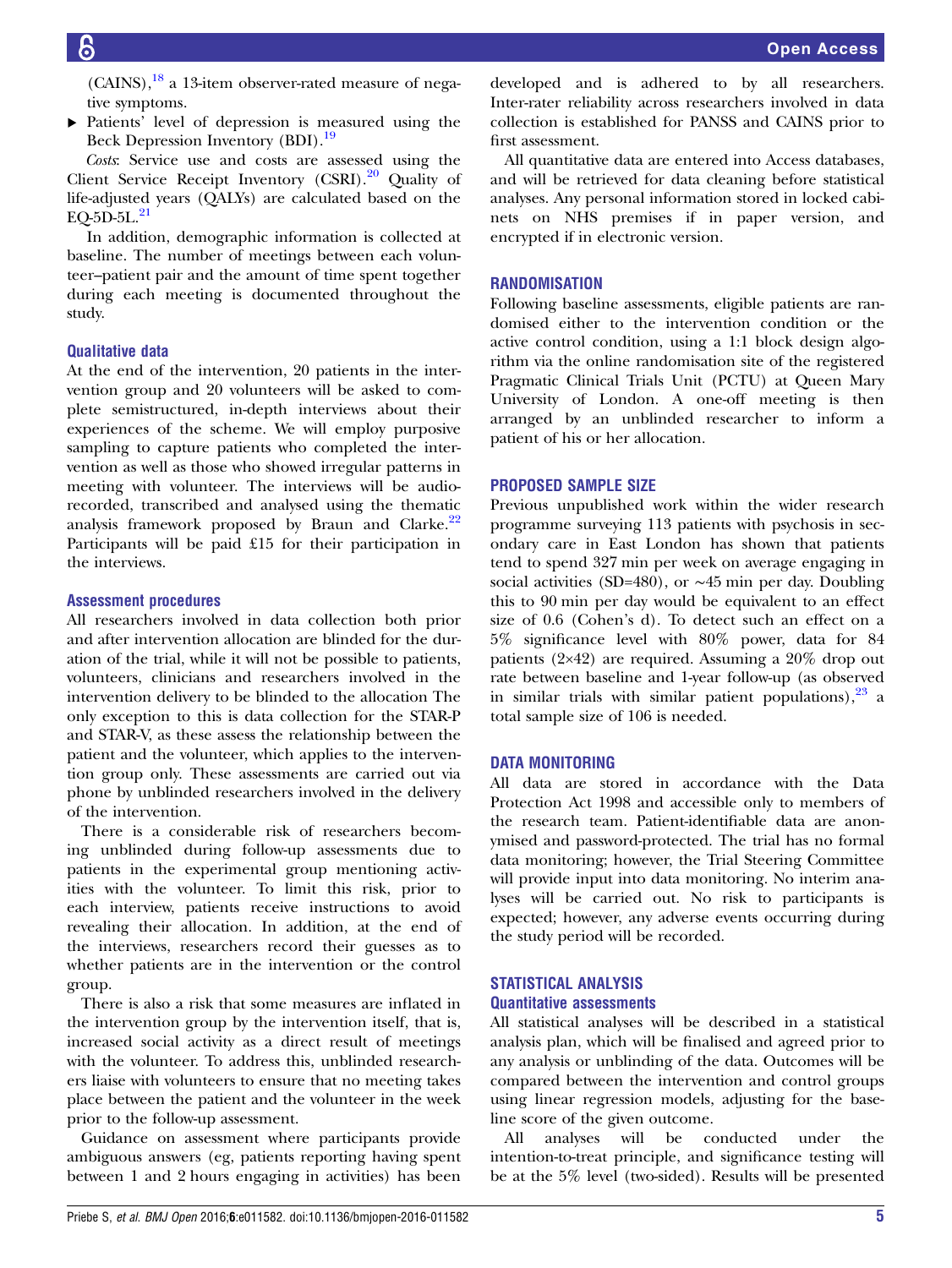in line with the recommendations given in the CONSORT statement extension for the reporting of RCTs.

# Sensitivity analysis

Any outlying observations will be checked for data accuracy and may be excluded in a sensitivity analysis. Individuals may drop out of the intervention or be lost to follow-up. In these cases, assumptions must be made about their outcome data. One may argue that patients who drop out are more likely to do so if they do not perceive benefit of the intervention, and most likely would have ended with a less favourable outcome had they stayed in treatment. Yet, this is not necessarily so for patients with severe symptoms of schizophrenia. They might also tend to drop out when they perceive improvement and no further need for the treatment (in this trial, meetings with a volunteer), in which case drop outs would have ended with more favourable outcomes. Sensitivity analyses for both scenarios will be explored. Depending on data available, we will also conduct a per protocol analysis.

The final data set will be accessible to the principal investigator and the trial statisticians.

#### Economic evaluation

The cost of recruiting, training and supporting volunteers will be estimated, and added to costs derived from the CSRI. This measure will record service use at baseline and each follow-up, and will combine this information with standard unit costs. Total costs will be compared at each follow-up point, controlling for baseline costs. A bootstrapped regression model will be used for this, given that the cost data are likely to be positively skewed.

Cost-effectiveness will be assessed by combining the follow-up cost data with the primary outcome measure and also QALY. The latter will be calculated using EQ-5D scores and standard weights attached to these. Incremental costs and outcomes will be used to define cost-effectiveness ratios (in the absence of dominance). Uncertainty around the cost-outcome combinations will be explored using cost-effectiveness planes, and interpretation will be aided using cost-effectiveness acceptability curves.

# ETHICS APPROVAL AND DISSEMINATION

Any changes to the protocol will be communicated to and approved by the Ethics Committee and the sponsor, and patients as appropriate. The findings of the trial will be published in open access peer-reviewed journals and in the National Institute for Health Research (NIHR) journals library, and presented at scientific conferences. In addition, findings will be summarised for a lay audience and circulated to all relevant NHS and voluntary organisations.

# **DISCUSSION**

The present trial aims to provide evidence of the effectiveness and cost-effectiveness of one-to-one volunteer support for patients with psychosis. The trial is rigorously designed, including a well-defined and closely monitored intervention with systematic training and supervision of volunteers, an active control, and blinded outcome assessment.

Implementing the trial design has a number of challenges. Patients with psychotic disorders often have high levels of social withdrawal, but may not necessarily express a feeling of loneliness. Thus, their motivation to engage in social activities may be low, and they might either not be willing to establish a relationship with a volunteer or struggle to continue with regular meetings over a 1-year period. Matching of individual patients and volunteers is rather speculative, and there is no published research evidence available to guide this process. In addition, influencing the behaviour of volunteers with a view to improving patient outcomes may be more difficult to achieve than in trials targeting clinicians' actions.

There are also various challenges to the evaluation methodology. The primary outcome of assessing time spent on social activities might not capture the real extent of social isolation. The intervention may increase social activities, but ensuring that this increase is not inflated by the direct contacts with the volunteer may be difficult. Equally, patients' opportunity to socialise further may be restricted by the time spent with the volunteer. Measuring time use over the previous 4 days rather than the previous week may improve response validity, but reduce outcome variance.

The trial will assess a range of potentially important outcomes; however, it remains speculative as to what the most appropriate outcomes are and what effect sizes one may expect. As such, the trial remains exploratory in its nature, with the prospect of informing a larger definitive trial. The findings may help not only to test the effectiveness of the volunteering scheme, but also to understand better the underlying processes of potential changes in patients. The qualitative analyses accompanying the trial will be central to this.

If the trial findings suggest that one-to-one volunteer support for patients is effective, a larger trial may be designed to test effectiveness across different contexts and settings. Positive findings would also be a further reason to organise and support volunteering schemes which, in the UK, are more often run by voluntary organisations than NHS. Such schemes may have benefits for the integration of patients and acceptance of mental disorders in the wider population.

#### Author affiliations

<sup>1</sup>Unit for Social and Community Psychiatry (WHO Collaborating Centre for Mental Health Services Development), Queen Mary University of London, London, UK

<sup>2</sup>Pragmatic Clinical Trials Unit, Queen Mary University of London, London, UK <sup>3</sup>Department of Clinical, Educational and Health Psychology, University College London, London, UK